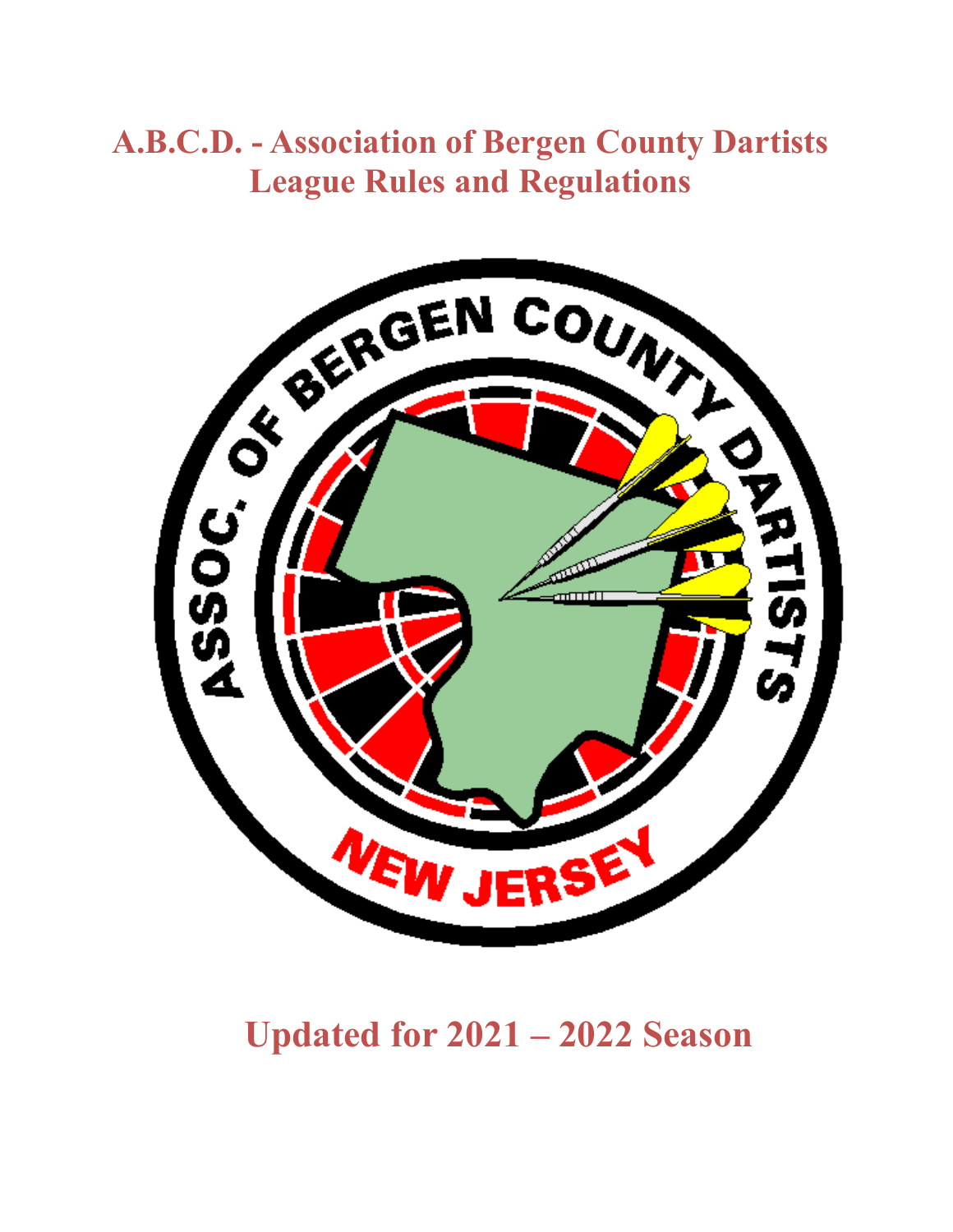## *Glossary*

| The following terms / meanings will apply when used in the body of these rules. |  |  |
|---------------------------------------------------------------------------------|--|--|
|                                                                                 |  |  |

| Game:      | The element of a match recognized as 301, 501, or Cricket.                          |
|------------|-------------------------------------------------------------------------------------|
| Masculine: | Masculine gender nouns or pronouns will include the Female gender.                  |
| Match:     | The total number of games played per night, as described in rule #11.               |
| Poll:      | Refers to a poll of the League Officers, Conference Representatives, team Captains. |
| Turn:      | The player's throw of 3 darts or less in the case of completing a game.             |
|            | Each turn begins when the previous Thrower's darts have been marked and pulled.     |
| Thrower:   | The person whose turn it is.                                                        |

## *Rule 1 – The League*

The name of this league is the **Association of Bergen County Dartists (A.B.C.D.).** This league was founded in 1977 by Basil Pritchard and its purpose is to foster Good Fellowship and Sportsmanship through playing the game of darts*.* **The A.B.C.D. also supports and encourages the practice of a Designated Driver.**

## *Rule 2 – The League Management*

*Shall be vested in the Board of Directors consisting of:*

- League Officers (President, Vice-President & Secretary/Treasurer)
- Conference Representatives 2 representatives from each conference (A, B, C & D Conferences)
- **Team Captains**

*Elections*

- The League Officers will be elected to a term of two (2) years, after which the officers can seek re-election for another term. Certain circumstances could have the current league officers in office for a longer period.
- The Conference Representatives will be elected yearly
- The Secretary will manage all correspondence

#### *Responsibilities*

- League Officers
	- $\circ$  These are paid positions. There is a set amount allotted for each League Officer position. Any changes to these amounts must be voted upon by the League Officers.
	- o Will administer the season's applications, comprise a schedule for the teams accepted and provide and organize the rules contained herein ("Rules ").
	-
	- $\circ$  Make final decisions on protests; arguments or disputes when same are not covered in these rules  $\circ$  Make decisions on situations that warrant immediate response, in the opinion of the League Officer Make decisions on situations that warrant immediate response, in the opinion of the League Officers while always keeping the best interest of the league a priority
	- Schedule and govern meetings of the Board of Directors<br>○ Organize the post-season banquets/awards ceremonies
	- o Organize the post-season banquets/awards ceremonies. All League Officers must attend all banquets/awards ceremonies to present the awards to the players. The League Officers (and one guest) are exempt from paying for the 2<sup>nd</sup> banquet fee.
	- o Direct the expenses of the league.
	- Conference Representatives
		- o Established in 1999
			- These are not paid positions
			- $\circ$  Should attend league meetings with the League Officers to discuss league matters.<br>  $\circ$  Acts as a representative for the teams within their conference, to voice the opinions
			- Acts as a representative for the teams within their conference, to voice the opinions of the captains within their conference. Needs to be knowledgeable on the league rules and make interpretations ("not decisions") when giving consultation to a player or team.
			- $\circ$  Will assist the league officers in the alignment of teams within divisions and conferences, the league tournaments and the annual banquets.
			- o Responsible for making suggestions of rule changes.
	- Captains
		- o Needs to be knowledgeable on the league rules and to play within their guidelines, always fostering Good Sportsmanship.
		- o Complete roster applications, Payment of Fees and the collection and payment of monthly dues as per rule #3.
		- o Rosters, Roster Changes, submitting score sheets weekly to the league.
		- o Attend a yearly captain meeting and inform players of happenings in the league.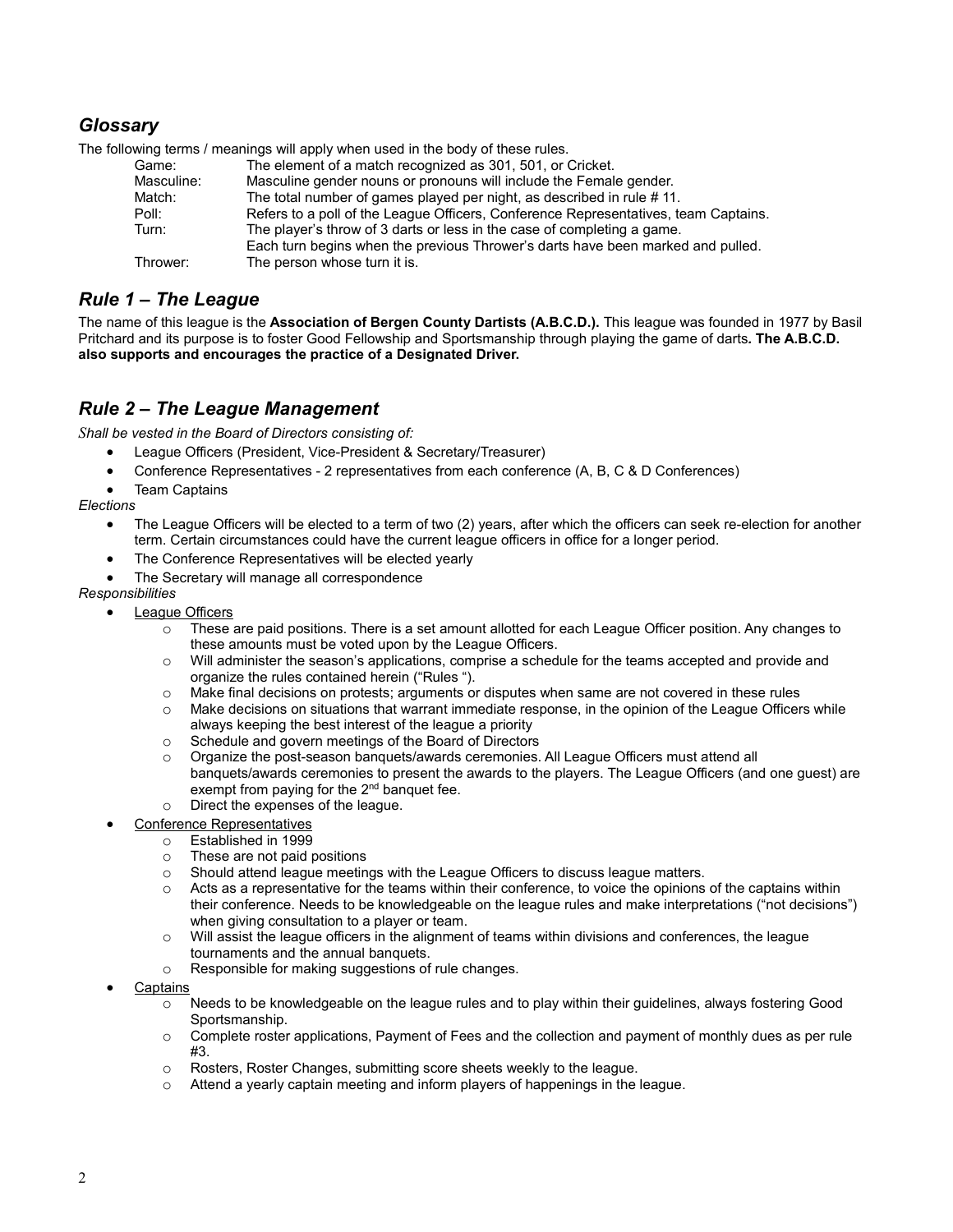## *Rule 3 – Dues*

The League Officers will prior to the start of each regular season create a budget that will determine the dues for the season. Dues will be determined each year by the number of teams that participate in the ABCD league and the estimated cost to operate the league for the season. **Team captains shall be responsible for the collection and prompt payment of dues to ONLY the League Secretary.** The team captains will follow the payment schedule that will be provided at the start of each season.

Captains that are delinquent in paying the team dues as per the due dates on the payment schedule will be **fined four (4) points** against their team's season points. **THERE ARE NO EXCUSES ACCEPTED.** This will continue each week until the payment is current**. Once penalty points are issued, they shall not be taken off. ALL DUES MUST BE PAID BY CHECK, MONEY ORDER, or Electronic Payment. CASH payments are acceptable with League Officer approval. Teams must be current with their dues in order to compete in any post-season play. Any team that is behind on 2 dues payments shall be suspended from playing until caught up. Teams can be permanently suspended for lack of payment, losing all rights to any dues previously paid and awards.**

**The 2019-2020 season that was suspended due to the COVID-19 pandemic, the dues collected from teams for that season was held by the A.B.C.D. league until such time as the league could resume. The 2020-2021 season was also suspended. For the 2021-2022 season, returning teams will receive credit for dues that were previously paid towards the new season. New teams (teams that did not play in the 2019-2020 season) will be required to pay full dues. Teams that did not come back to play in the 2021-2022 season will have receive credit for the 2022-2023 from their 2019-2020 season paid dues when they return to play again in the league. This will also apply to the Application/Entrance fees for the scenarios described here.** 

## *Rule 4 – Application/Entrance Fees*

Each team will be required to give a **non-refundable application/entrance fee**. The amount will be posted on the application for membership form prior to the start of each season. Payment of this fee will be required to participate in the league and must be presented along with a completed roster to be eligible for acceptance into the League.

## *Rule 5 - Application for Membership*

Application for membership will be granted to any organized team that will play its matches in a Bar, Tavern, Club or Association located in **Bergen County, NJ** provided such that the team and location are acceptable to most of the League Officers. It is required that each establishment must provide a dartboard and playing location in accordance with Rule #11 for each team being submitted into the league. This is because scheduling cannot always be accommodating for establishments with multiple teams whereas all the teams in the establishment might be playing home on the same week. The league has also opened its borders to include **Hawthorne and Clifton.**

Completed applications from returning teams, which are received at the preseason registration meeting will take precedence**.**  Other completed applications except those from the prior season's waiting list will be chosen by virtue of a blind draw**.**  Membership may be denied in order to arrive at a number of teams conducive to a proper schedule. Teams denied after the blind draw will be put on a waiting list and will be chosen prior to said draw next year. Any changes in playing locations must be approved by the League Officers.

## *Rule 6 - Team Rosters and Season Eligibility*

Rosters are limited to a 12**-player** maximum at any one time and will be frozen after **2/3's** of the season. Prior to this, players can be added by providing on the back of that week's white (top copy) score sheet the players name and signature and opposing captain's initials to acknowledge. Players can be removed by noting so on the back of a white (top copy) score sheet. No player may return to a team once they are removed, unless they have not played for another team and has sat out for at least **4 MATCH WEEKS**. If a player does return, win points and all-star points will not be reinstated. **Teams will be penalized (2) points for each player incorrectly added or for each excessive player, (per week until corrected). League Officers may deny participation to any player if:**

- (1) A division is too low for their talents
- (2) The player that is being added would have been in placed in a higher division had the player been on the preseason roster.

(3) If the player's skill level in any other league is found to be greater than the conference they are being added to. The following penalties will apply:

- (1) **That player will be immediately disqualified and will be suspended from playing in the league until a ruling by the league officers.**
- (2) **All games won by that player will be forfeited to the opposing team for that match.**
- (3) **If the disqualified player continues to play during the time that the league is making a ruling, then that player will be suspended from the league for a period determined by the league officers. The team that plays this player could also be penalized.**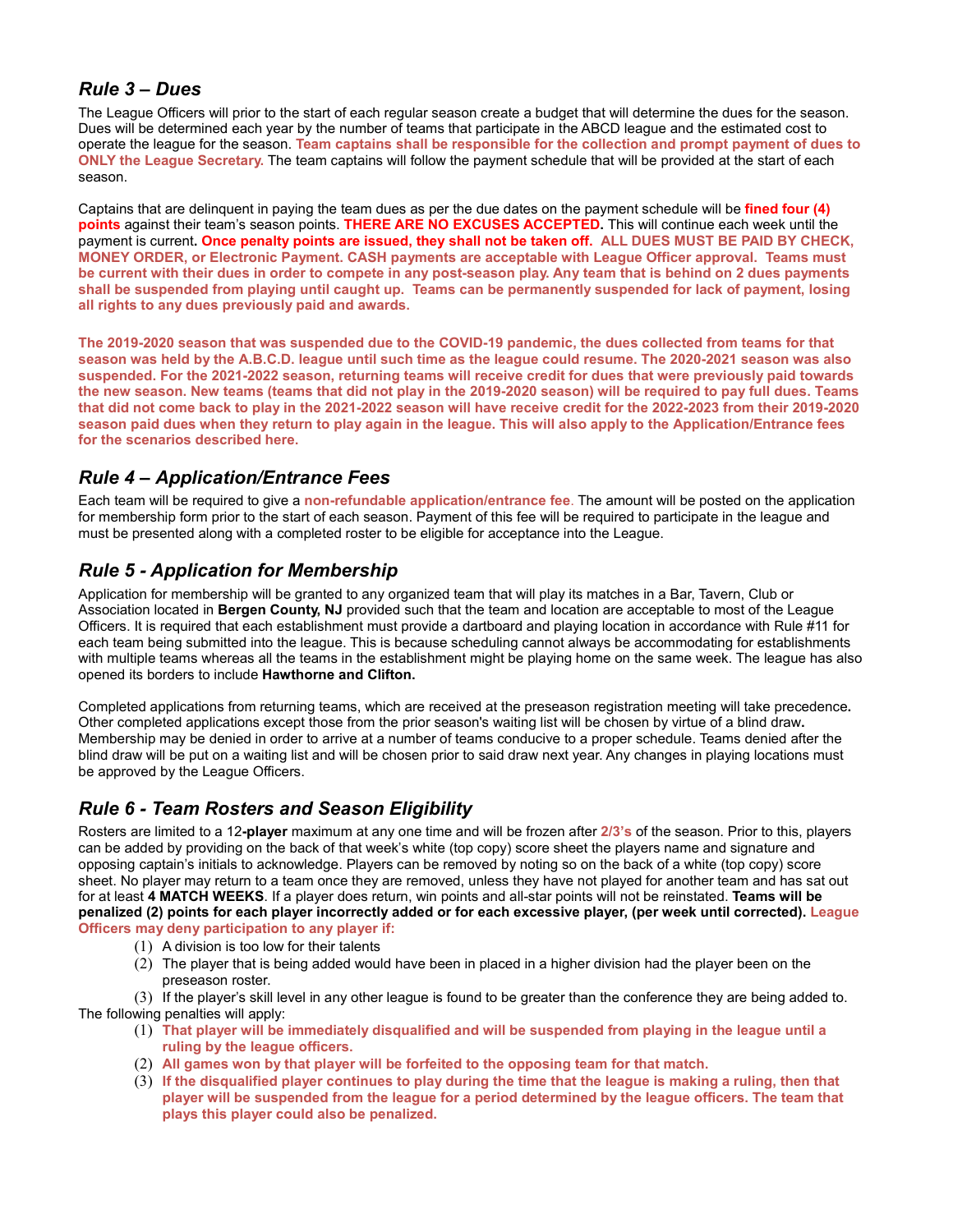## *Rule 7 – Team Transfers to another Division or Conference*

A player may transfer to an equal or higher division prior to the roster being frozen provided:

- (1) The original captain and the League Secretary are notified within 1 week of the transfer
- (2) The player has played in less than 1/2 of the season's total matches.

For a transfer to a lower division the League Officers will decide, or a poll may take place if necessary. Players may transfer to any team within the first 4 weeks of the season and can play immediately with their new team; from the  $5<sup>th</sup>$  week of the season until rosters are frozen players must sit out **4 MATCH WEEKS** from the week last played. **Wins and All-Star points will be transferred only if the player moves up or stays within the conference. Number of games played will transfer with the player. If a player does play prior to the applicable waiting period, all games in which the player participated will be forfeited.**

## *Rule 8 - Banned Players (from the League or an Establishment) and Unruly Behavior*

#### **Banned Players from the League**

Players may be banned for either poor behavior or monies owed to the ABCD To avoid any unnecessary situations no names will be publicized. Captains will be notified ASAP upon detection of a banned player having played. The said player's team will forfeit any matches that the banned player participates in. Protests will be honored with the player in question being ineligible until a final decision is made.

#### **Banned Players from a Playing Establishment**

In some situations, there are players in the League who have been expelled or banned from establishments. The League understands that it is the establishments right to refuse service or entry to any person due to previous events. If a player is banned from the said establishment(s) then that player cannot play at that establishment and league will not have any say in the matter. Another member of the team that is on the existing roster should then replace the person that is banned from the establishment for that match. A new player can be added to the team's roster if it is done prior to the league roster freeze date.

#### **Unruly Behavior**

**ANY** player that acts in a manner that is detrimental to the team, opposing team or the establishment where the match is being played **WILL BE BANNED** for a period that will be determined by the League Officers. Causes for banning a player include Unruly behavior, verbal intimidation that is threatening, extremely poor sportsmanship, lying and/or deception to a league officer or representative of the league or damage to the premises of the establishment. All captains and conference representatives will be notified of the said players banning and time frame for which the banning will occur. Depending upon the severity of the incident the said player could be banned anywhere from a minimum of 2 playing weeks to 1 full year.

#### **Physical Violence**

**NO TOLERANCE for physical violence (fighting, physical threats) that happens on the night of a match. This will result in an immediate suspension of being eligible to play in the next match for all parties involved in the incident. After the league reviews the situation there will be further suspensions and/or ejections from the league for a period determined by the league officers. All captains and conference representatives will be notified of the said players banning and time frame for which the banning will occur.** 

## *Rule 9 - Practice and Starting Time*

All regular season and playoff matches shall be played on Thursday night. The only exception is when opposing team captains agree on another day due to extenuating circumstances. (See Rule #16) At no later than 7:30 PM the game (match) board must be declared open for player warm-up. Warm-ups shall conclude when the captains have filled out their initial line-ups and both are ready to begin, which must be done by **8:00 PM**. Thereafter, each player shall be permitted (12) practice darts prior to each game.

A forfeit may be called if any match is not in progress by **8:16 PM,** extenuating circumstances accompanied by a phone call to the opposing captain by 8:00 PM, should allow for a reasonable delay. Any matches that do begin are not subject to protest based on late starting time. **PLEASE REMEMBER THAT GOOD SPORTSMANSHIP SHOULD PREVAIL IN ALL INSTANCES.**

## *Rule 10 - Match Format and Point Breakdown*

Six different players will compete in each set of games. Team points per game will be equal to the number of players competing. Singles games count as 1 win point, doubles games count as 2-win points, triples games count as 3 win points. The Away team will throw first in the first game of the Match with each team alternating thereafter. There are no tiebreakers except in playoffs. The match will consist of the following:

#### *A, B & C CONFERENCES:*

- **Leg 1 - 6 games of singles 501 – straight on – double off**
- **Leg 2 - 3 games of double cricket – with points**
- **Leg 3 - 3 games of double 501 – double on – double off**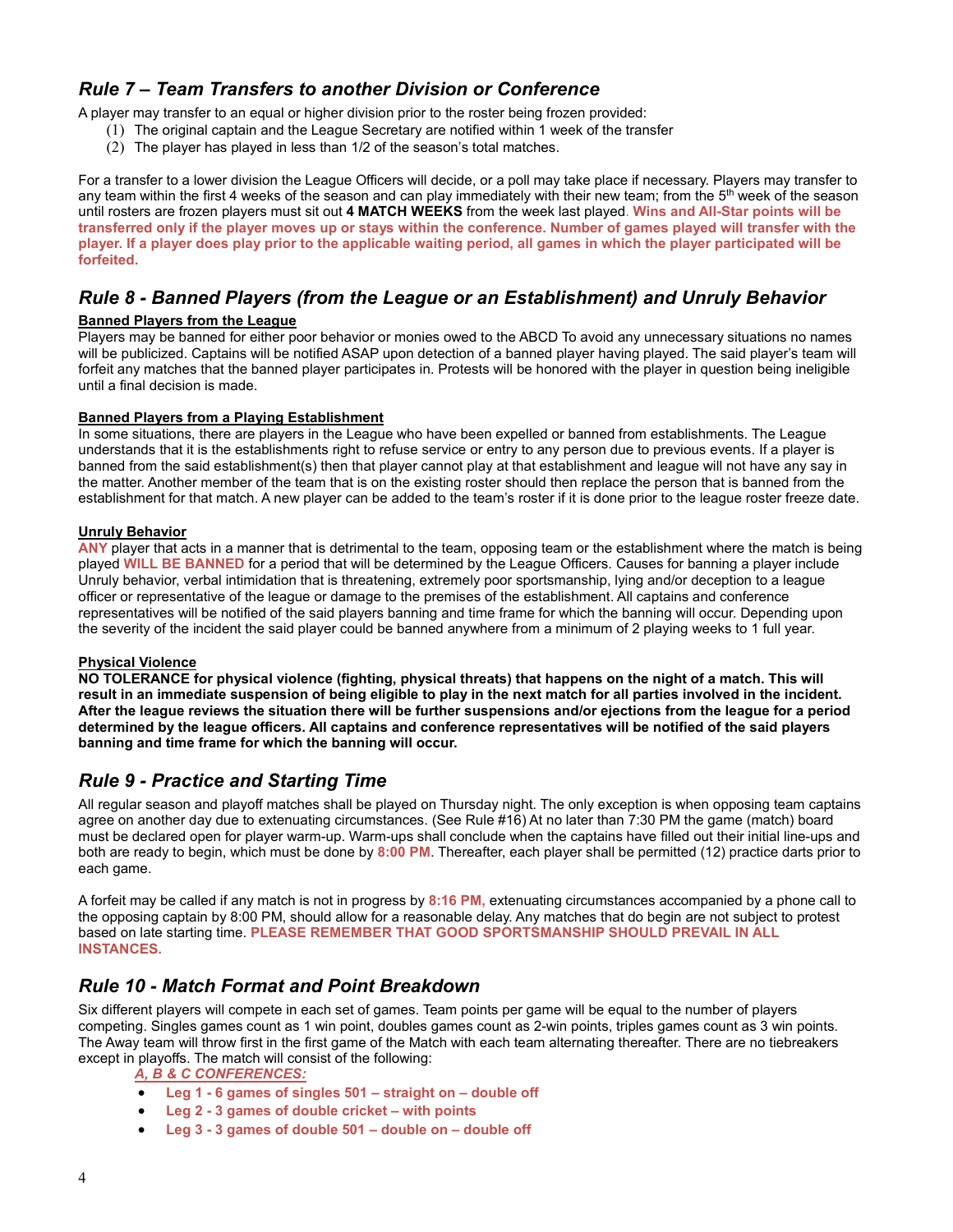• **Leg 4 - 6 games of singles cricket – with points**

#### *D CONFERENCE:*

- **Leg 1 - 6 games of single 301- double on – double off**
- **Leg 2 - 3 games of double cricket – with points**
- **Leg 3 - 3 games of double 501 – double on – double off**
- **Leg 4 - 3 singles games of 501 – straight on – double off & 3 games of singles cricket – with points**

### *Rule 11 – Equipment*

Darts may not exceed an overall length of 10", nor can they weigh more than 50 grams. American style wooden darts "Widdys" are allowed. If the point should split, the part of the point that is stuck in the highest scoring part of the board shall be counted that way.

The **Hockey (throwing) line** must be clearly marked with tape or a similar flush marking device and shall be at least 2 feet long. The **Hockey line** shall measure from the back edge away from the board, 7'9-1/4" along the floor to a plumb line from the face of the board. There must be at least 3 feet of clean throwing area behind the line. The home team will provide an 18" English Bristle board in good condition. It must be readily available to all players without distraction and firmly anchored at a Bull height of 5'-8" from the floor, (9' 7-3/8" diagonal from the bull to the front edge of the hockey line).

Lighting must be affixed in such a way as to brightly illuminate the board, reduce shadows and not physically impede the flight of the darts thrown. A scoreboard must be mounted within a reasonable lateral distance from the board. It must be visible to all players to enable them to check scores. Upon receipt of any complaints, a League Officer will inspect the situation, ASAP to arrive at a decision. Should any of the equipment not conform to these rules, (7) days will be allotted for the correction (s) to be made with no home matches to take place until all corrections are approved by an Officer. After the (7) days, the Officers may decide to reschedule all future games with no obligation to the non-conforming location**. (Some bars have playing locations that have been grand fathered in that do not meet all specified regulations).** In the event of overcrowding at any given location on any given night the captains may agree to reschedule. The Board will decide all protests regarding overcrowding or excessive noise.

## *Rule 12 - Scoring, Touched Darts, and Thrown Darts*

For a dart to score it must remain in the board for **at least 3 seconds after the FINAL dart has been thrown** by that player or until the dart is touched. The tip of the point at the point of entry must be touching the bristles and must be completely within the area of pie of the dartboard. **No dart may be touched by any person prior to the decision of the scorekeeper.** If a **player or team member** touches his own dart while it is in the board during his turn, that turn will be deemed as completed, and if the score keeper has any doubt to the exactness of any dart, that dart will not score. If **any other person** touches a dart while in the board, the score of those dart(s) will be agreed upon by both captains then removed so that the remainder of the darts can be thrown. If there is any doubt as to the exactness of any dart, that dart will score to the favor of the thrower.

At all times the score keeper and captains should try to amend any such situations to the best of their capabilities keeping good sportsmanship in mind. For a dart to be considered thrown the players arm must be in the forward direction towards the dartboard. Thrown darts bouncing, falling out, or missing the board will not be re-thrown. If a distraction takes place during a throw, the dart may be re-thrown. A certain amount of distraction is unavoidable.

## *Rule 13 - The Scorekeeper*

Home teams are responsible for furnishing a scorekeeper; the away team may furnish a caller. After each turn the Scorekeeper shall announce what has been thrown. If the caller sees an error, he shall announce it at this time. It is the player's responsibility to verify his score prior to removing any darts from the board. The score remains as written after any darts have been removed from the board. Scoring errors discovered after darts have been removed shall be handled as follows:

- (1) Cricket games shall stand if they are not rectified prior to any further darts being thrown
- (2) 301 and 501 game errors may be rectified if the correction is made prior to that players team throwing any further darts.

Any corrections accepted by all players involved or both captains are permitted and will not be subject to protest. In a team event any player going out of turn shall score -0- for that round and his team shall forfeit the turn. The scorekeeper may inform the thrower what he has scored and/or what he has left any time during that player turn (only if asked). Players are at their own risk in terms of accepting the score's account.

The scorekeeper SHALL NOT SPEAK UNLESS SPOKEN TO BY THE THROWER and MAY NOT inform the thrower in what is left in terms of dart combinations or strategy. Any other person may QUIETLY advise the thrower during a match. The score keeper shall stand as motionless as possible while always facing away from the thrower. DO NOT LEAN TO CHECK ANY DARTS SCORE UNTIL A ROUND IS COMPLETED UNLESS YOU ARE ASKED. DO NOT STATE OR MOTION "CHECK "AFTER A PLAYER DOUBLES ON. IT IS THE PLAYER'S RESPONSIBILITY TO ASK IF HE IS NOT SURE.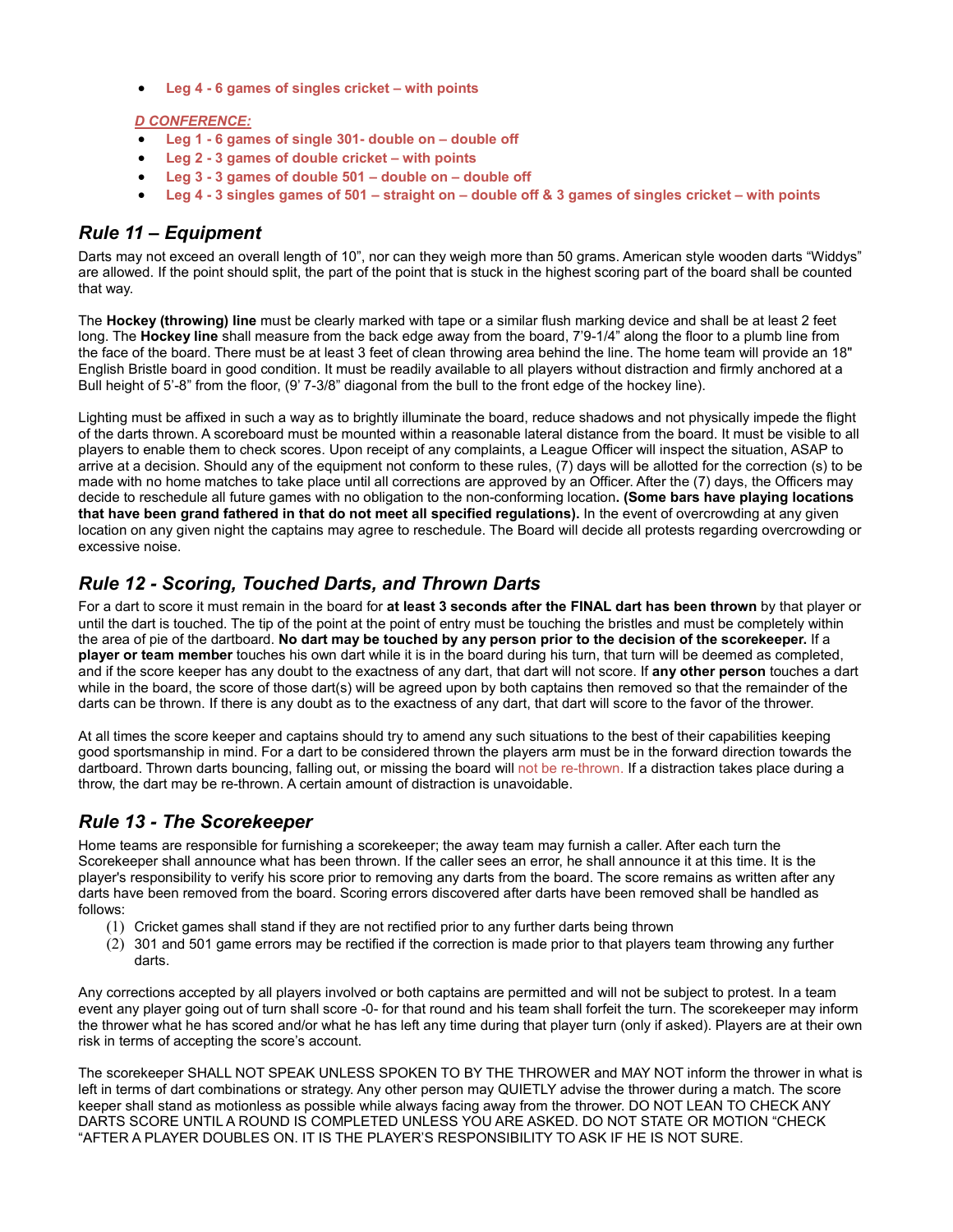If the Away captain feels that the scorekeeper is a distraction, he may ask for a replacement. If none are available, he may offer a scorekeeper of his own. If the home captain does not agree to this, then that game shall be awarded to the away captain. Complaints should be registered with an Officer in order to monitor the team. The Officers shall decide the handling of a repeat offender.

## *Rule 14 – Procedural*

Players, Scorekeeper, and Caller only are allowed inside the throwing area. (In front of the hockey towards the board for a lateral distance of approximately ten feet). Opposing players must stand at least 3 feet behind the Hockey Line. Should a player's equipment become damaged, or should a player leave the playing area during a match, that player will be allowed **3 minutes** from his turn or game being called to be on the hockey ready to throw prior to forfeiting his turn or game. Each player shall be allowed a maximum of 2 such instances per match.

## *Rule 15 - Line-up and Substitutes*

Line-up sheets will be filled out 1 category at a time, played then the next category will be filled out and so on (example: All 301/501 players are filled in by both teams and played to completion prior to the doubles cricket lineups being completed). Away captains will complete their lineups first. The home captain will then complete their lineup with no reference to the away team's lineup**.**

**Once both lineups have been filled out and opened for public viewing:**

- **All players that have been put in the lineup will be required to play if they are present.**
- **Substitutions of players in the lineup are not allowed unless that the opposing captain agrees to the change in the lineup.**
- **Open spots may be left in the lineup (for players arriving late after the match has started) if there are not enough players present to fill out the lineup for the category and the opposing captain agrees to this.**

As stated in rule #14 players will be given a 5-minute time limit to be on the hockey line ready to throw when their game or turn is called. **A substitute may be added in any instance except for the last match set** if they are eligible and immediately available to play. The last match set (Singles Cricket or Singles 501) a person will not be allowed to be substituted after the rosters are filled out unless the opposing captain agrees to this, otherwise:

- (1) In a singles game, a forfeit will be declared
- (2) In a doubles or triples game, the game will be played with less than the allotted number of players with the team forfeiting a turn in each rotation at the position of each missing player

If a player joins a game in progress no, warm-ups or delays of any kind will be permitted. If a player's space on the score sheet is left blank when that set of games has begun no player may be added. Any player who is substituted for may **NOT** compete in any of that matches remaining games.

## *Rule 16 – Postponements*

**No match may be postponed due to a shortage of players.** A match may be played light with as few as **4** players. In the event of inclement weather or an unforeseen emergency, the captains will agree to play or postpone the match by 7:30 PM on the day of the match. The home team captains shall report postponements to the League Secretary that night. In the event of a disagreement a League Officer must be contacted ASAP to assist in settling the matter.

Postponed matches will be replayed on a date set by both captains. Matches from the beginning of the season till the last match in December have until prior to the first match in January to make up their matches. Matches from the first match week in January till the last match of the season have until the weekend of the last match of the season to make up their matches. **A make-up match date MUST BE sent to the League Secretary within 2 weeks of the canceled match. If a date is not decided upon by then, each captain will receive a reminder phone call from a League Officer to get an agreed upon date to play the match. If the match is not played within the timeframe stated above, then both teams will receive a score of -0- to -0- for that match.**

## *Rule 17 - All Star Points*

#### 301, 501 & 601 Games

When **95 points** or greater are scored in a single turn, the total point scored shall be added to that players All-star point total. High-Starts only apply to games that require a double on to start the game (301 & 501). High Finishes apply to 301, 501 & 601 games.

#### Cricket Games

During a single turn All-star points are awarded as follows for the scores of C6 through C9 values, **C-6 = 120, C-7 = 140, C-8= 160, C-9 = 180.** (Example: 2 triples and a double would be marked as a C8). For corks: **B-4 = 125, B-5 = 150, B-6 = 180**. When a player throws the dart that wins the game and that dart increases the All-Start point value to a C6 or higher or a B4 or higher, then the All-Star points will count (Example 1, A player needs 3 Bulls to win and hits a Single, a Single then a Double to win the game, this will count as a B4. Example 2, a player needs three 15's and 3 Bulls and hits a Triple 15, Double Bull and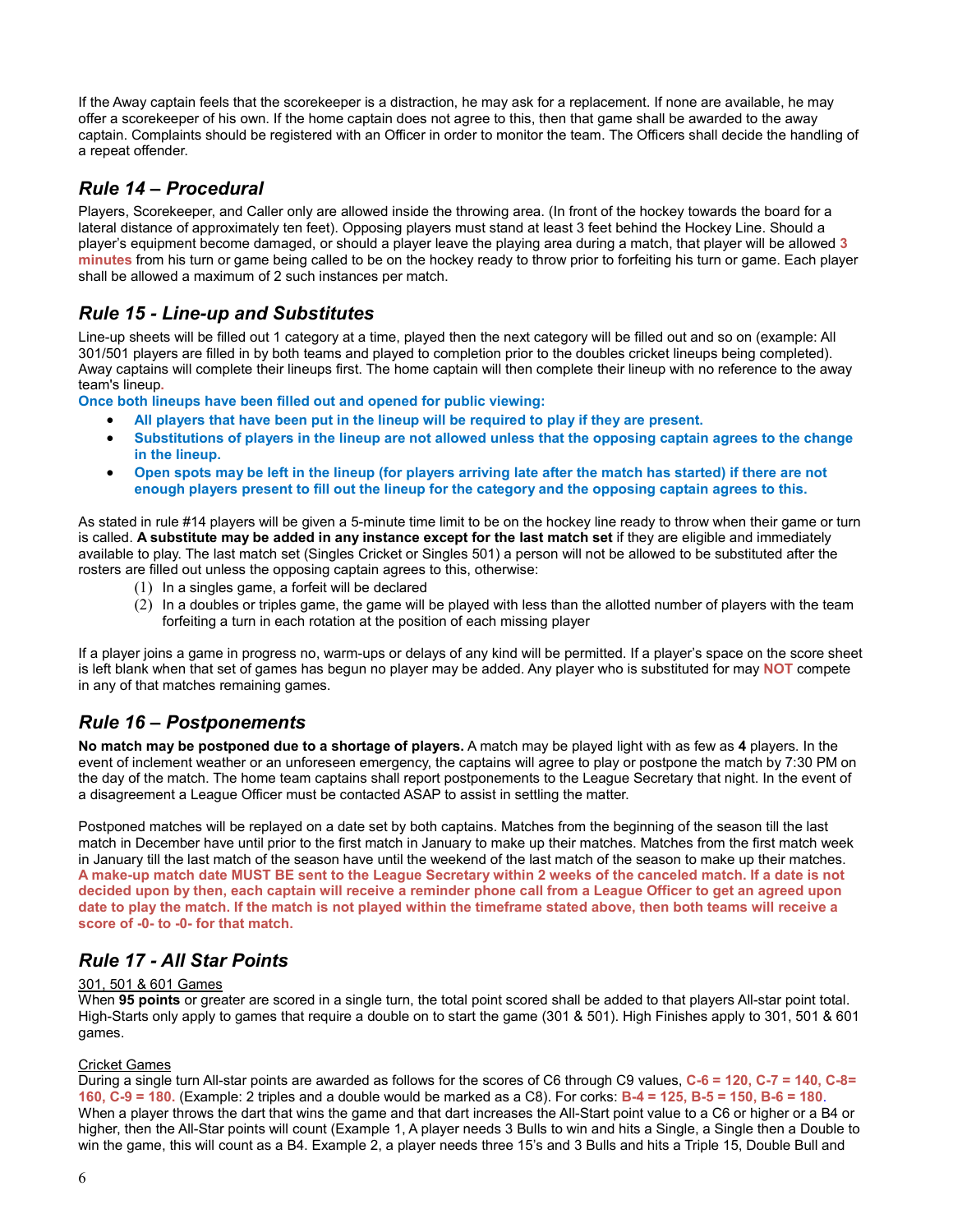Double Bull will count as a C7). Along the same lines when a player throws the dart that wins the game any remaining darts that are thrown after the winning dart will not count towards All-Star points.

#### Perfect Games

If a person throws a perfect game, this would be from the time that the person first throws the darts during the game, that person will be awarded an additional 700 All-Star points towards their season total. Perfect games are: 301 – 6 darts, 501 – 9 darts, Cricket – 8 darts. This also applies to doubles partners. In 301 & 501 games, all darts thrown count towards the game (Example: If a person threw 5 darts to get in then threw the minimum darts to complete the game, this would not be considered a perfect game).

Under no circumstance may a player add All-star points to the score sheet after the carbons have been filled out. Any team doing so will forfeit their remaining matches for the season.

## *Rule 18 – Forfeited Matches and Games*

A match shall be immediately declared a forfeited if:

- (1) A team uses an ineligible player
- (2) A team fails to be present at a scheduled match in accordance with rule #10.

The team winning by forfeit will receive **18 team points**, with the forfeiting team receiving **0 team points**. Upon a team's third forfeit, that team will be disqualified from the League and shall lose all rights to all dues, awards and eligibility to participation in the league tournament.

#### In the Event of a Forfeited Match:

The captain should fill out the score sheet as normal, with 6 players in each category for all the games. The wins must be "circled" for the players that shall be credited with the "game win". Win Points shall be applied as follows: 2 Points will be given for a win in singles 301 and singles cricket, 1 Point for a win per person in doubles 501 and doubles cricket games. Wins that a player receives as noted by the captain when filling out the score sheet will also count towards their playoff eligibility. The sheet is then to be mailed to the league secretary who will then calculate the average all-star points per-game at that point in the season for each game they had been entered in. **(example: if a player that averages 25 all-star points per game is entered to get wins in 301, double cricket, & doubles 501, that player would receive 75 all-star points for the week as well as wins for the three games).**

#### Forfeited Games:

Individual games within the match that is being played may be considered forfeited due to a lack of player(s) of the opposing team (a lack of players is defined in Rule #16 where a team needs a minimum of 4 players to consider the match playable). Any player(s) that cannot play their game because the player is missing to shoot the game shall get the forfeit. (Note that a doubles match can be played with only 1 player). When a forfeited game occurs then the following must happen:

- $(1)$  The game will be marked as an "W" and the win will go to the player who was to face the missing opponent
- (2) The individual player is entitled to "earn" All-Star points by virtue of the following scoring method:
	- The player must announce to the scorekeeper that he/she intends to begin throwing with the game(s) being shot as if were being played. (Doubles starts shall apply in accordance with the game description and you can't score 400 all-star points in 301). The allotted number of darts per game is as follows:

#### **Single (15) darts; Doubles (12) darts**

**Win Points shall be applied as follows. 2 Points will be given for a win in singles 301 and singles cricket. 1 Point for a win per person in doubles-501 and doubles cricket.**

## *Rule 19 – Bye Weeks*

For scheduled matches involving ejected teams or scheduled bye(s) the following scoring will take place:

- 1. If a team drops out during the season that creates a bye week or when a bye week is instituted into the schedule at the beginning or anytime during the season, the teams that are scheduled for the bye week will receive **0 points** for each bye week match.
- 2. Teams that are in the division with games scheduled as a bye or against a disqualified team shall not receive all-star points or personal win points. The match shall be declared a bye week, with the number of games for playoff eligibility for all players on the team will be decreased by 1. The captain does not need to send in score sheets to the league.
- 3. Teams that are outside of the division with games scheduled as a bye or against a disqualified team will be awarded wins and all-star points in accordance with Rule #18 (Forfeited Matches). The captain must fill in the score sheet as per Rule #18 (Forfeited Matches) and send the score sheet to the league.
- 4. The League Officers may implement a specialized format if, in their opinion it is in the best interest of the Conference and Division involved.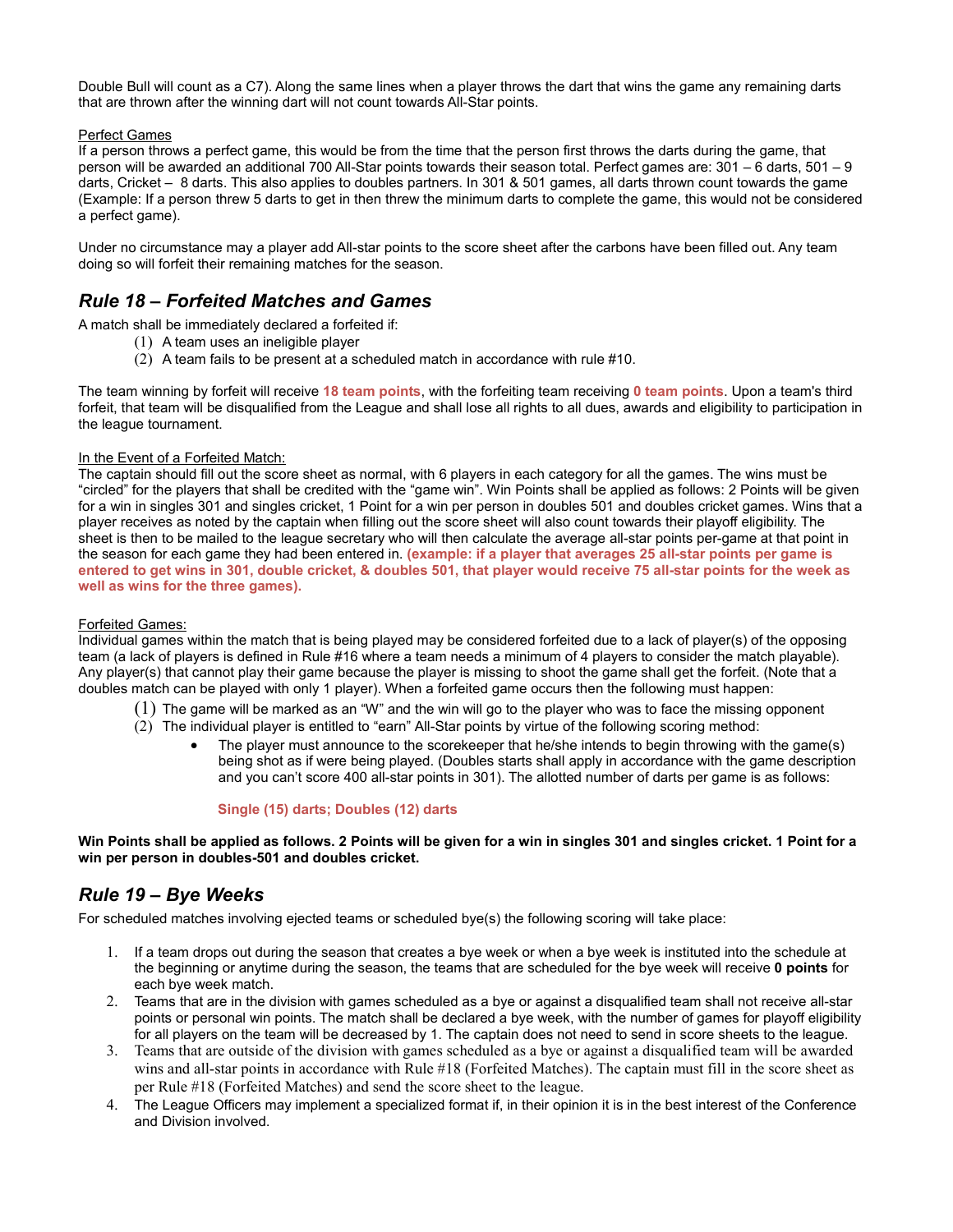## *Rule 20- Protests*

**All match disagreements should be settled privately between captains.** If an agreement can't be reached, the captain will indicate that protest will be filed, and the game shall continue under protest if possible. The score sheet will be marked at the point of protest, and an official protest must be presented in writing to the League Secretary within 48 hours. If the protest can be settled by a rule interpretation the Secretary will settle the matter. If necessary, a poll may take place. The interpretation of the Rules throughout, in relation to specific protest and irregularities, shall rest with the League Officers whose decision is **BINDING.** Protest involving a League Officer's team shall be determined by the other remaining League Officers, if a tie exists then the protest shall be resolved by a poll.

## *Rule 21 - Result Sheets*

Result sheets must be sent back to the League at the conclusion of each match by both the home team and away team**. A clear photo of the ORIGINAL (White sheet) copy of the result sheet should be taken by both captains (or team member) and sent to the league phone number on the cover of the league scorebook that corresponding to the division your team plays in.** Both captains are responsible for ensuring that this is sent. Results will also need to be entered by both the home and away captains on the league website [\(www.jerseydarts.com/abcd/captainsadmin\)](http://www.jerseydarts.com/abcd/captainsadmin). The results will need to be entered into the system by the next day after the match (usually Friday). There will be **1** penalty point given to the team per week until the results are sent and entered. Repeat offenders may be denied re-entry in subsequent seasons.

## *Rule 22 - Eligibility for Playoffs & the League Tournament*

#### Player Eligibility

Eligibility is reflected on team individual stat sheets. Each team will receive their opponent's sheet prior to the match. If a "Yes" precedes the players name that player is eligible. This means that the player has participated in at least 25% of the season's games. If a player's identity is in question, a captain may request, with the assistance of the opposing team captain, to see a photo ID. If none is available, the player must sign the back of the score sheet. If the player does not comply then that player's team shall forfeit the match. A League Officer should then be notified to research the situation if the player is found to be an impostor or if the player refuses to sign the sheet, then the player's team will forfeit the entire match. The signature must be submitted to a League Officer within 24 hours of the match for us to verify. (We will then set up a meeting with the player whose name was used, requiring a photo ID, and then get another signature for verification).

#### League Tournament

The A.B.C.D. holds an annual league tournament for its players. This tournament has been split to 2 tournaments. One is for All the league players; the other is for players in the C & D Conferences. Players wishing to compete in the League Tournaments must be playoff qualified at the time of the tournament. Awards will be given out the Winners and Runner-Ups of each event. **No A & B players may play in the C & D tournaments.** There will be women's events for each tournament when there is enough players to have matches.

## *Rule 23 - Playoff Format/Seeding*

#### Playoff Match Format

Will be identical to that of the regular season, except for the following:

1\* First team to 13 points wins the match and advances to the next round. The Finals will take place over a 2-week period with the first team to 25 points to be declared the champion. The first week of the finals will be held at the lower seeded team's location and the second week at the higher seeded.

#### Playoff Seeding

The number of teams that will make the playoffs in each conference will be determined prior to the start of the season. The typical number of team that make would be 14 teams for Conferences of 19 teams of more, 12 teams for Conferences of 15 – 18 teams, 10 teams for Conferences of 13 or 14 teams, 8 teams for Conferences of 9 to 12 teams and all teams will make the playoffs for 8 or less.

The playoff seeding will be as follows:

- In the Conferences with 3 Divisions, the Winner of each division and the next best record will be seeded 1<sup>st</sup> through  $4<sup>th</sup>$  by points, then the next x teams will be seeded by record 5th through  $x<sup>th</sup>$  seed.
- In conferences with 2 Divisions, the winner of each division and the next 2 best records will be seeded 1<sup>st</sup> through  $4<sup>th</sup>$ by points. The Winner of the second division will only be seeded higher than the 1<sup>st</sup> division if that team beat those 1<sup>st</sup> division teams during the season in head-to-head competition (ties will go to the 1<sup>st</sup> division). The next x teams will be seeded by record 5th through xth seed.
- In conferences with 4 Divisions, the winner of each division will be seeded  $1<sup>st</sup>$  through  $4<sup>th</sup>$  by points, and then the next x teams will be seeded by record 5th through xth seed.
- **This is subject to change whenever the number of divisions changes within a conference.**
- The higher seeded teams will play at home, unless an overcrowding situation exists. In such cases teams with the higher win total will take precedence.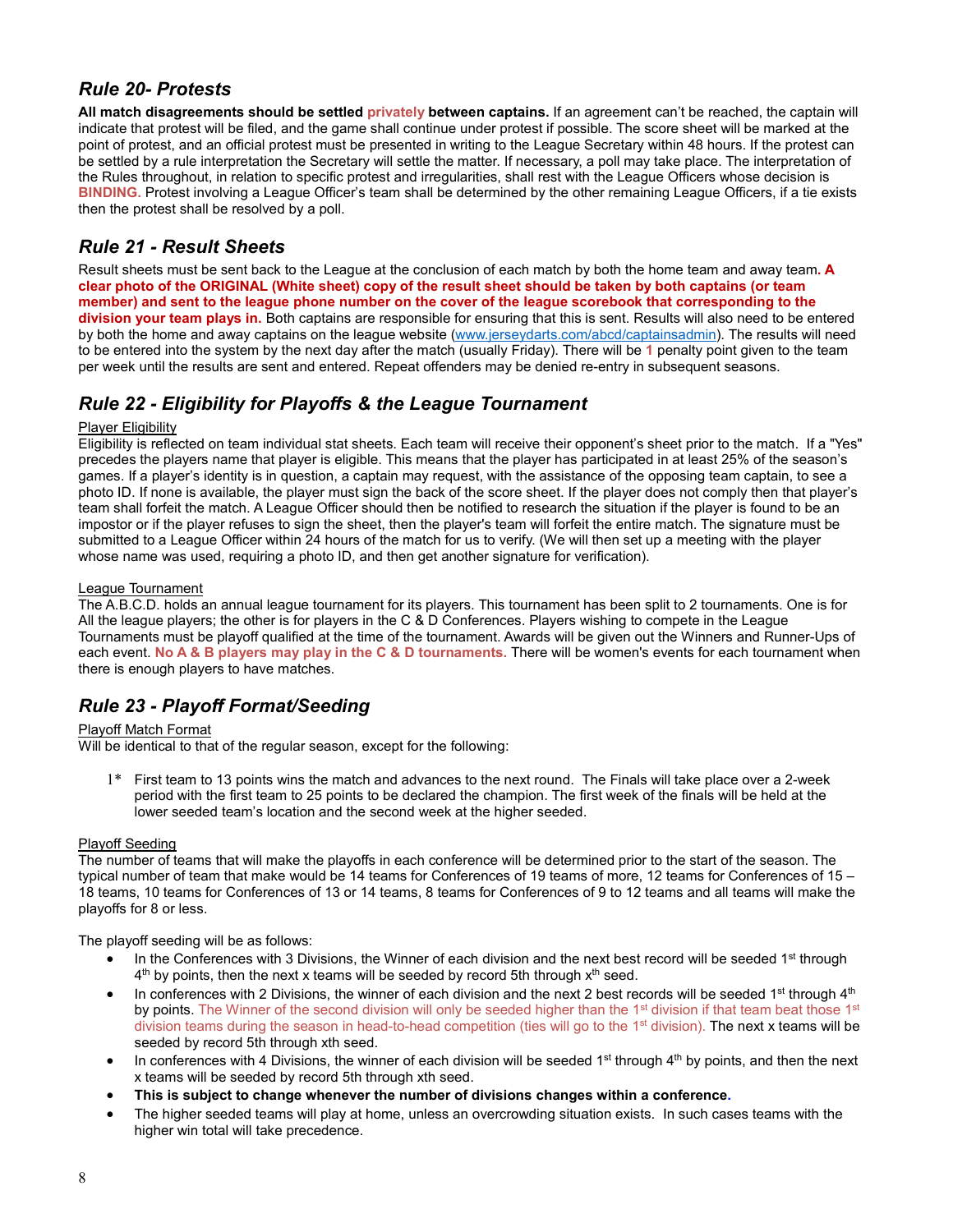## *Rule 24 - Playoff Rules/Tiebreakers*

#### Playoff Rules

Brackets will be distributed to each team prior to the start of the playoffs. Teams that do not have their dues paid in full prior to the start of the playoffs will not be eligibility to participate in the playoffs. Each captain will receive a list of all playoff eligible players for the opposing team prior to each match.

**BOTH TEAM CAPTAINS MUST CALL OR E-MAIL THE FINAL SCORES IMMEDIATELY AFTER THE MATCH IN ORDER TO BE VALID**. The number to call and e-mail address will be provided prior to the start of the playoffs. **Any team that does not call by Noon Friday may be forced to play their next match away**, regardless of the outcome. This is so that teams that due respond, accordingly, can tell their players where they are playing next, and we can get the playoff results out quickly.

If a 180, C9, 6 Bulls, a 160 or Higher Start/Finish are scored, the sheet must be signed by both captains and sent into the League Address. All other all-stars do not apply. Win points do not apply either.

#### **Tiebreakers**

For determining playoff positioning will be:

- 1. Head-to-head record
- 2. Head-to-head win points
- 3. Highest division, with division 1 being the highest
- 4. Record within similar division.
- 5. Teams total win/loss/tie record
- 6. A playoff or coin toss will take place if any further ties remain.

For a playoff match:

In the event of a 12/12 tie there will be a tiebreaker series of games to be played.

- 1 game of Singles 301 worth 1 point
- 1 game of Doubles Cricket worth 2 points
- 1 game of Doubles 501 worth 2 points

These games will take place in this order. The first team to score 3 or more points wins the match. The winner of the coin toss will have the option of either starting the 301 & 501 games or the cricket game only. The Home team has the right to call the toss or defer. Prior to starting the tiebreaker, the line-ups for all three games must be filled out. No player may play more than one game, must be 5 different players.

## *Rule 25 – Awards and Eligibility*

The League will award trophies only for playoff eligible players. All Championship trophies are the **responsibility** of the winning team captain. At the end of the regular season the Championship trophies from the prior year's conference winners must be given back to a league officer to prepare for the new champions. **The number of trophies will be determined each year by the league's officers.**

**ALL players from the 2019-2020 season will be entitled to any personal trophies from that season. (C9, B6 or 180s) This will be given to them during or after the 2022 banquet.** 

Awards given out at the annual banquet include:

- Season, Playoff and Tournament C9's, 180's and 6 Bulls
- Season Leaders in All-Stars and Win Points for each division
- Teams that concluded the season in 1<sup>st</sup> place in their division will get individual trophies. Second place teams will receive a team plague
- Season High Starts and High Finishes for each Conference
- Season Streaks Leaders in 301, 501, 601, Doubles Cricket, Singles Cricket for each Conference
- League Tournament Winners and Runner-Ups
- Playoff Runners-Ups, Finalists and Champions
- Special Awards (example: Lifetime Achievement Award) are given out at the discretion of the league officers

#### *Rule 26 - 21 Years of Age*

If a team member is under the Legal drinking age, it is the responsibility of the team captain to call the place where the match is being held and check to see it if the minor will be allowed in the establishment. If the owner of the establishment does not allow the minor in the premises to play, then your team will need to have a substitute available.